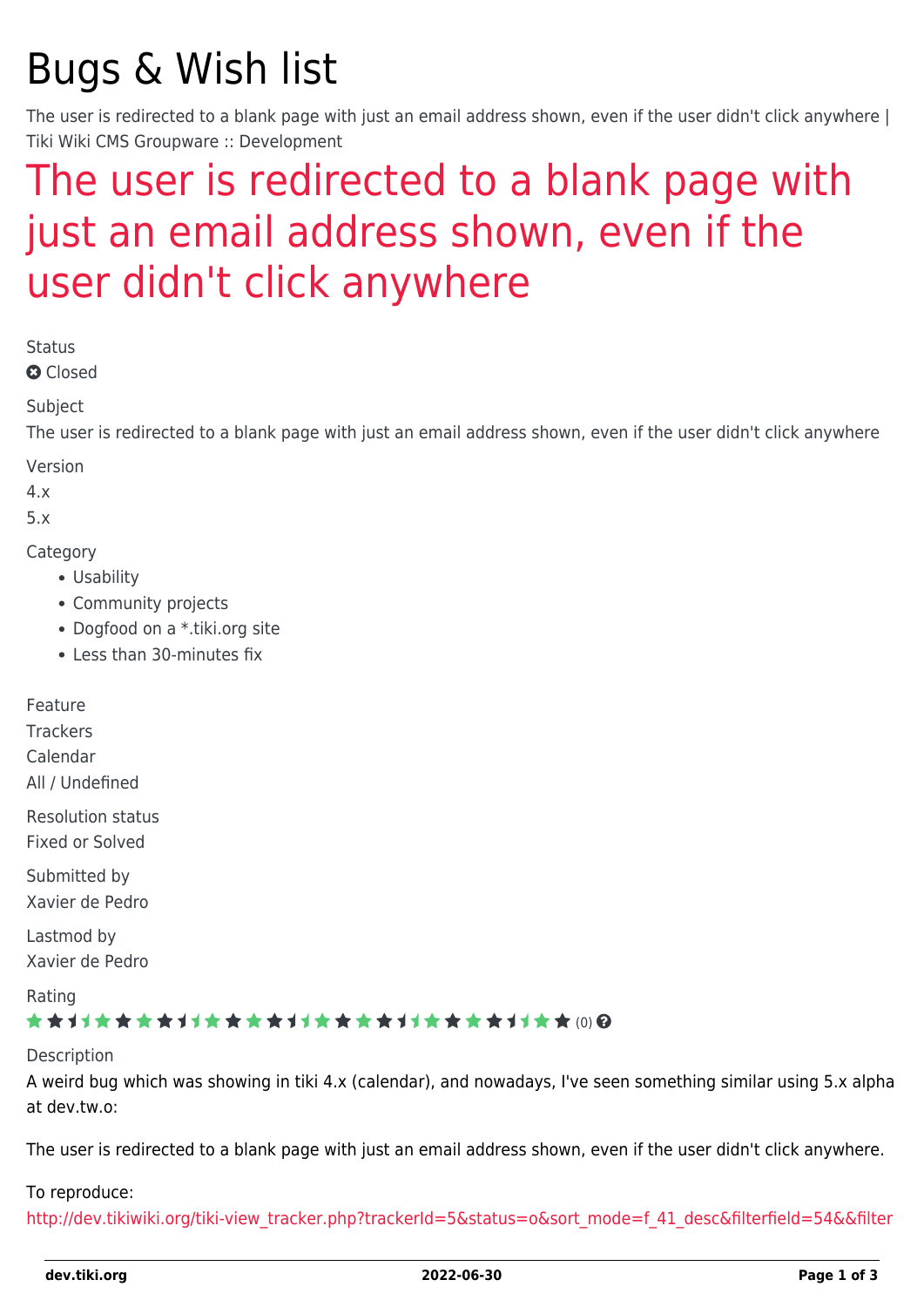#### [value](http://dev.tikiwiki.org/tiki-view_tracker.php?trackerId=5&status=o&sort_mode=f_41_desc&filterfield=54&&filtervalue)[54=](https://dev.tiki.org/54)xavi&&&&filtervalu[e56](https://dev.tiki.org/56)=Accepted&&offset=30

Pass the mouse over the item saying "2 errors editing articles in tiki 3.3 ". With no click (just passing the mouse over, using Firefox 3.6.2), you are shown a blank page with just "email@domain.org" on top.

That item corresponds to: <http://dev.tikiwiki.org/bug2893>

This is something which is also happening to a calendar in a tiki 4.x site, when the event body has some email address, it seems.

HTH Solution Fixed at least in 12.x Importance 6 Easy to solve? 8 Priority 48 Demonstrate Bug (Tiki 19+) Please demonstrate your bug on show2.tikiwiki.org Version: trunk ▼ [Create show2.tikiwiki.org instance](#page--1-0) Ticket ID 3098 Created Wednesday 31 March, 2010 08:54:16 GMT-0000 by Xavier de Pedro LastModif Sunday 17 November, 2013 09:46:16 GMT-0000

### Comments

### Attachments

| filename                     | created | hits | comment | version | filetype |
|------------------------------|---------|------|---------|---------|----------|
| No attachments for this item |         |      |         |         |          |